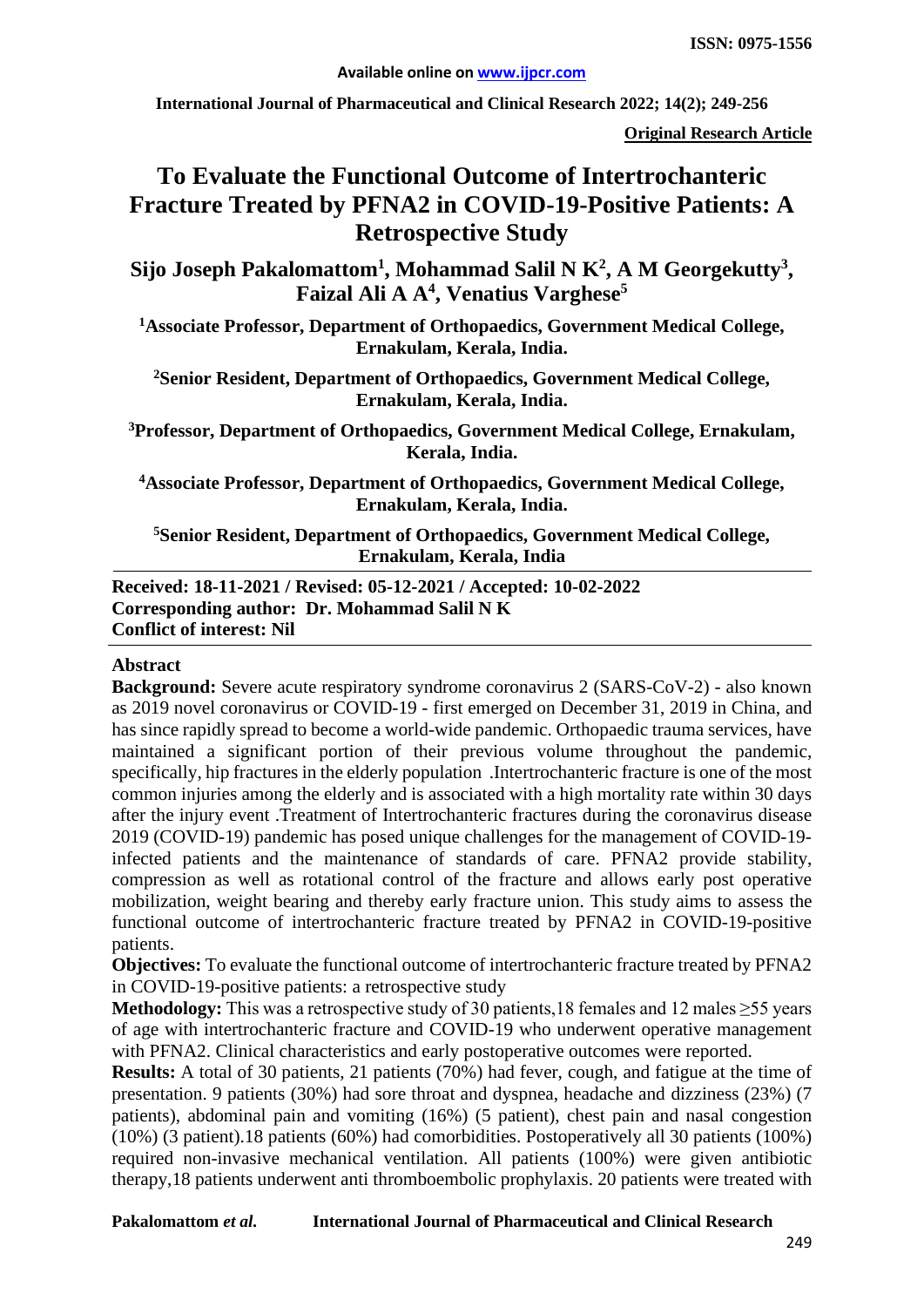corticosteroids. Blood transfusion was done in 14 patients. Average HARRIS HIP SCORE was 83.6 at the end of six months graded as good outcome. The length of hospital stay in our study was 10 days (7- 14 days). The complications in our study included bed sores, superficial and (which settled subsequently with Intravenous antibiotics and debridement respectively).

**Conclusions:** Our study shows that intertrochanteric fracture patients who present with a mild to moderate COVID-19 symptoms who underwent Intertrochanteric fracture surgeries with PFNA2 had a good functional outcome with few post op complications.

**Keywords:** Covid 19, Intertrochanteric fracture, PFNA2, Harris Hip Score.

This is an Open Access article that uses a fund-ing model which does not charge readers or their institutions for access and distributed under the terms of the Creative Commons Attribution License (http://creativecommons.org/licenses/by/4.0) and the Budapest Open Access Initiative (http://www.budapestopenaccessinitiative.org/read), which permit unrestricted use, distribution, and reproduction in any medium, provided original work is properly credited.

#### **Introduction**

Coronaviruses are a group of viruses that mainly affect human beings through animal transmission. The novel coronavirus first emerged in Wuhan, China in December 2019 from the wet seafood market [1]. COVID-19 was regarded as a public health emergency of international concern in the world by mid-February 2019 [2].

The number of cases and deaths are increasing day by day and the infection is spreading to almost every corner of this world. India is a developing country with around 1.3 billion population, 2nd largest in the world after China. In India, there is one allopathic doctor per 10,926 population [3], which is below WHO's recommendation of 1:1000 [4], putting tremendous pressure on the health care system in India due to COVID-19.

The first case of COVID-19 was reported on 30th January 2020 and the number has reached 8500 as on 12th April 20, with 289 deaths.

Orthopaedic trauma surgery focused mainly on femoral fragility fractures in the elderly, since the "lockdown" began on March 10, 2020. Proximal femur fractures carry a high mortality rate [5], and the standard of care involves surgery within 48 h from the trauma [6]. These elderly patients are also the most susceptible to the nefarious consequences of COVID-19 [7].

Thus, orthopaedic surgeons face the daily dilemma of performing life-saving surgery on patients who, given their severe respiratory compromise, have a higher risk of peri-operative death. Eligibility for surgery is those with no signs of pneumonia at CT scan or non-severe respiratory symptoms [8].

In the orthopaedic area, the largest number of surgeries concern fractures of the proximal femur, which are the most frequent cause of disability in patients over 65 years old.

Intertrochanteric fracture is one of the most devastating injuries in the elderly. The incidence of these fractures increases with advancing age [9]

50 % of fracture around hip patients in elderly is of trochanteric fracture and these 50 % of fracture are unstable type of trochanteric fractures. Today operative treatment has largely replaced conservative measures and the goal of treatment is to achieve accurate or acceptable reduction. Anatomical and stable reduction with rigid internal fixation in order to achieve early mobilization of patients and prevent complications of prolonged recumbence

Despite marked improvements in implant design, surgical technique and patient care, intertrochanteric fractures continue to consume a substantial proportion of our health care resources and remain a challenge to date [10]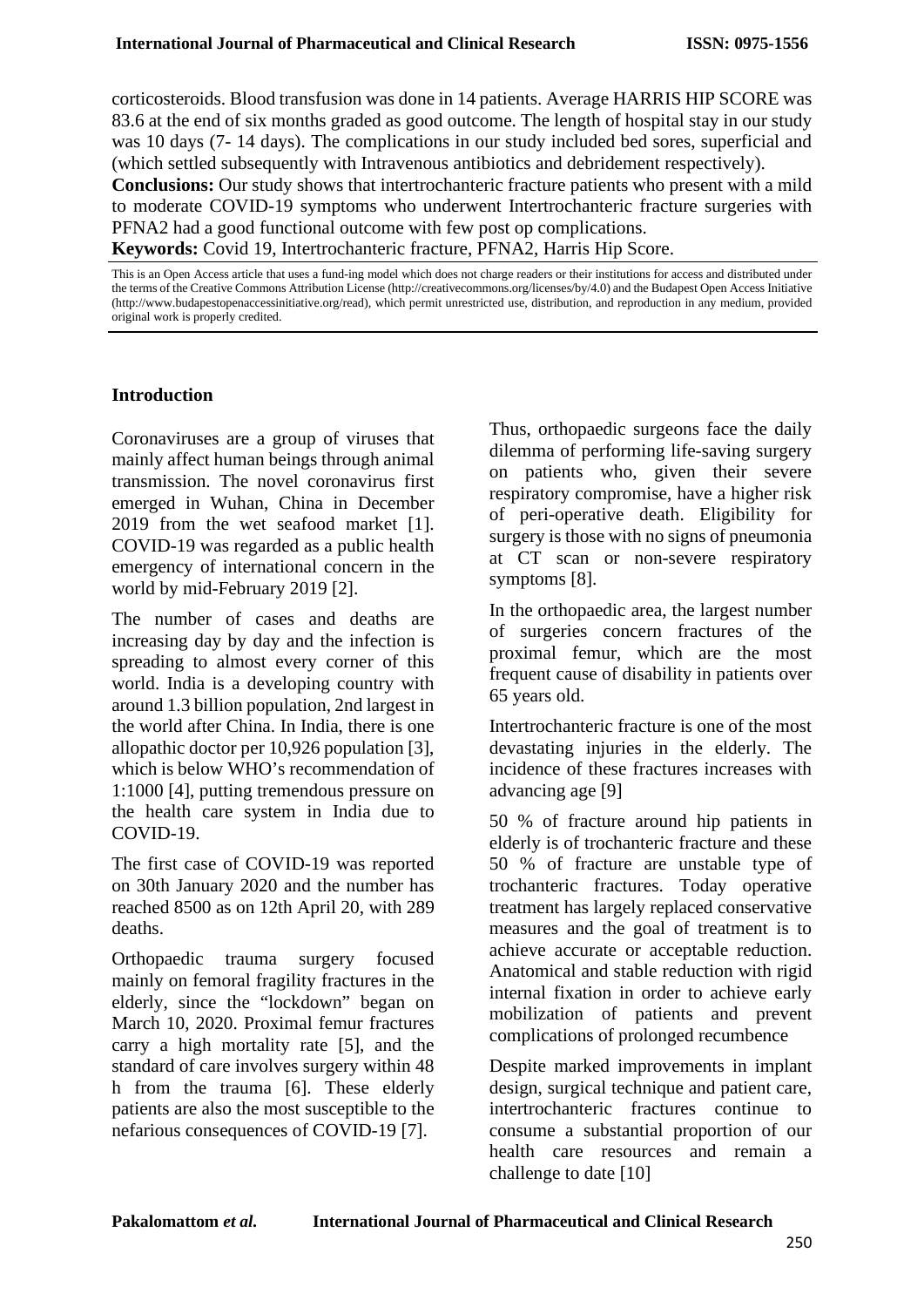Complications with intertrochanteric fractures arise primarily from fixation rather than union or delayed union. Because the intertrochanteric area is made up of cancellous bones [11.

There is a wide variety of treatment options for these fractures. The sliding hip screw device has been used for more than a decade for the treatment of these fractures which may not be an ideal implant in all cases [12].

Intramedullary load sharing device - PFN helps in early post operative mobilization, weight bearing and ultimately the early fracture union. PFNA-II utilizes a helical blade instead of the conventionally used two screws. The helical blade is believed to provide stability, compression as well as rotational control of the fracture. Theoretically it compacts the bone during insertion into the neck and hence has higher cut out strength as compared to other devices.

The purpose of the present study was to evaluate the functional outcome of intertrochanteric fracture treated by PFNA2 in COVID-19-positive patients.

## **Materials And Methods:**

This research was approved by our Internal Institutional Research Board. A retrospective cohort study was performed in 30 patient's ≥55years of age who had positive COVID-19 diagnostic testing (RT-PCR) assay for the qualitative detection of nucleic acid from SARS-CoV-2 in

nasopharyngeal swabs and underwent PFNA2 surgery for intertrochanteric fracture at our institution during period of March 2020 to August2021.

**Inclusion criteria:** a) Patients > 18 years of age presenting to our causality with intertrochanteric femoral fractures with all Boyd and Griffin types (1-4), b) Both displaced and Undisplaced fractures, c) Fractures less than 1 week duration, d) Category A and Category B, Covid patients **Exclusion criteria:** a) Age <18 years, b)<br>Open fractures, c) Old malunited Open fractures, c) Old malunited intertrochanteric fracture, d) Head injury, Chest injury, Pathological fractures, e) Category C Covid patients.

COVID 19 medications were given based on symtoms, signs, laboratory testing and chest radiograph findings. After getting fitness, surgery was done in all patients, average duration of surgery was 60 mins. Patients were followed up at an interval of 6 weeks, 3 months and 6 months with pelvis x-ray with both hips antero posterior view. Functional outcome of patients was done with Harris hip score and graded accordingly.

#### **Results:**

A total of 30 patients,18 females and 12 males with positive (RT-PCR) nasopharyngeal swabs. Age groups of patients varied from 55 to 80 years. Right side involved in 19 cases and left side in 10 patient,bilateral in 1 patients. Mode of injury was RTA in 12 patients and Self fall in 18 patients. Majority had Type 2 Boyd and Griff fracture.21 patients had fever, cough, and fatigue at the time of presentation. 9 patients had sore throat and dyspnea, headache and dizziness (7 patients), abdominal pain and vomiting (5 patient), chest pain and nasal congestion (3 patient).18 patients had comorbidities and 3 patients with severe comorbidities 1 died due to Respiratory failure. Thorasic CT was done in all cases. Postoperatively all 30 patients (100%) required non-invasive mechanical ventilation. All patients (100%) were given antibiotic therapy,18 patients underwent anti thromboembolic prophylaxis. 20 patients were treated with corticosteroids. Low -mol -weight heparin was given accordingly. D-dimer and CRP values were found high in all patients and LDH values were high in 24 patients (80%). Average duration of surgery was 45 min's to 75 min's and average blood loss was around 150 ml. Blood transfusion was done in 14 patients. In all patients except 1 had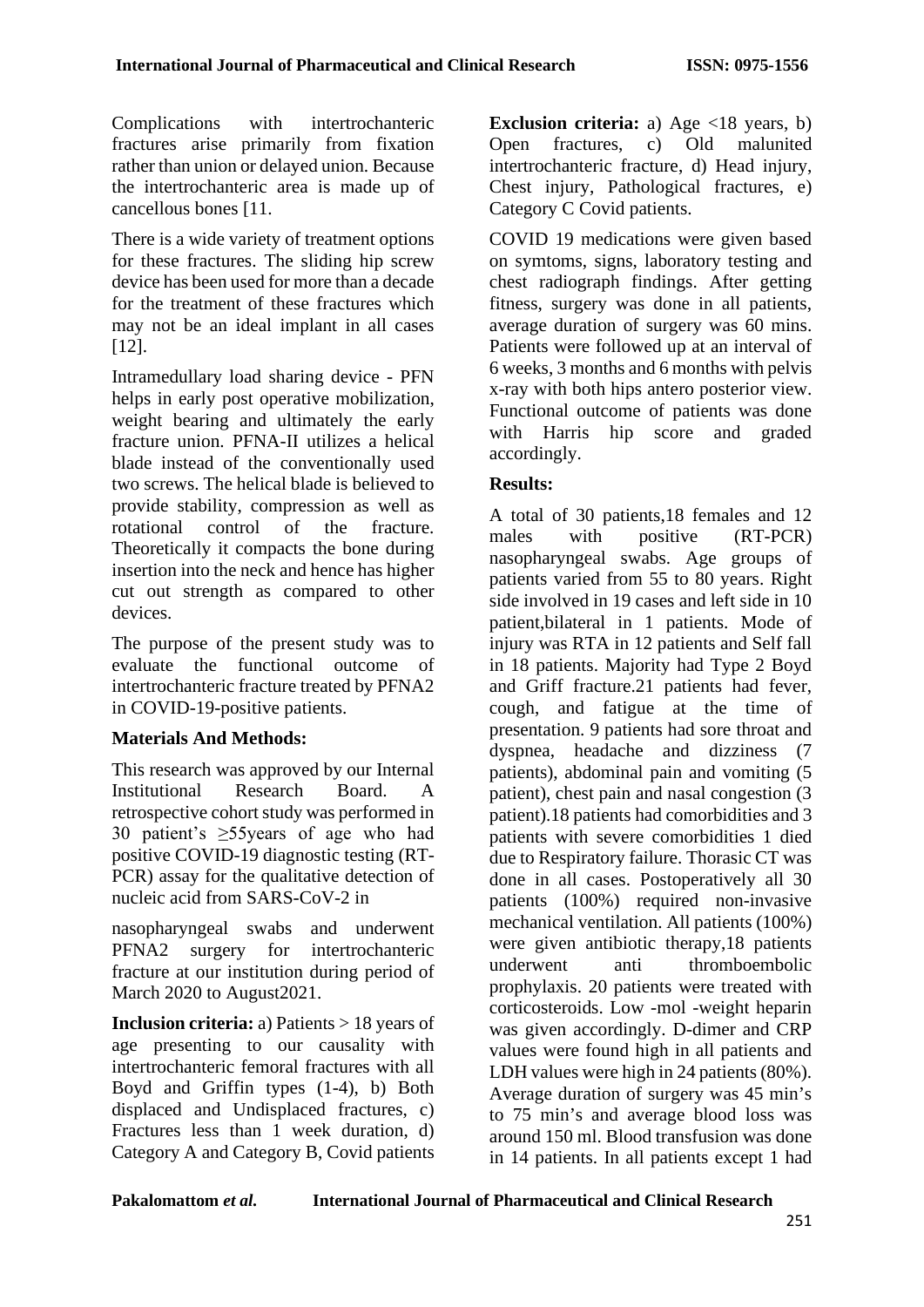improvement in terms of O2 saturation and assisted respiration. One patients were put on mechanical ventilation. The length of hospital stay in our study was 11 days (7- 18 days). The complications in our study included bed sores, superficial and deep infections (which settled subsequently with Intravenous antibiotics and debridement respectively). Follow up was done during the period of 6 week's, 3 months and 6 months. Patients were evaluated clinically and radiologically, various parameter like pain, limp, use of support, distance walked, sitting, range of motions etc were used. Average HARRIS HIP SCORE was 79.7 at end of 3 months and 83.6 at the end of six months and graded as good outcome. There were no cases of non-union in our study.

# **Discussion:**

COVID-19 symptoms vary substantially among patients, ranging from no symptoms to severe respiratory failure. Patients with covid 19 complain of headache, fatigue, vomiting, diarrhoea and abdominal pain [14,15]. Dysgeusia and anosmia are frequently reported by CoVID-19 patients [16,17]. In our study of 30 patients majority had mild to moderate symptoms. Those with comorbidities especially elderly had more complications. On 30th January 2020, the World Health Organization (WHO) declared CoVID-19 a public health emergency of international concern [18].

The PFN A-II is an effectively designed intramedullary load - sharing device. It incorporates the principles and theretical advantages of the Zicker Nail, Dynamic hip screw locked intramedullary nail, with modifications for Asian population. Various literature has demonstrated the advantages of early hip fracture surgery for elderly patients, which include reducing bed rest, allowing early mobilization, controlling pain, improving function, and thereby reducing morbidity and mortality rates [19,20].

A study by Catellani et al [21] reported on a series of 16 COVID positive patients with proximal femoral fractures in northern Italy, of which 13 underwent surgical treatment. All of the patients in this series reported symptoms of fever and dyspnea prior to admission and had signs of oxygen desaturation on room air upon presentation to the emergency room. The majority of patients in this study demonstrated significant improvements in oxygen saturation and respiratory function following surgery.

Eric Hernandez et al did a retrospective review of surgeries involving proximal femoral fragility fractures from 1 January 2020 to 30 April 2020 within a single institution in Singapore. A total of 153 surgeries were performed on patients with proximal femoral fractures during the period reviewed. In 79 intertrochanteric fractures, 76 underwent intramedullary nailing and 3 were fixed with plates and screws. They adopted a COVID-19 risk category for patients going for surgery. The use of N95 mask, eye protection and PAPR are required for Category 1 patients whereas category 2 patients require only N95 and eye protection. Category 3 patients are done in a regular theatre with use of N95 mask and eye protection. Category 4 patients are done in a regular theatre and use of surgical mask is sufficient. There studies showed early surgery for hip fractures leads to early mobilization, lesser risk of chest infections and shorter hospital stay [22]. This program facilitates holistic care of patients and assists in optimizing patients for surgery.

From January 1, 2020, to February 27, 2020, Bobin Mi et al did a study on 10 patients with a fracture and COVID-19 +ve. All 10 patients presented with limited activity related to the fracture. Three patients underwent surgery, whereas the others were managed non operatively because of their compromised status. Four patients died on day 8 (3 patients) or day 14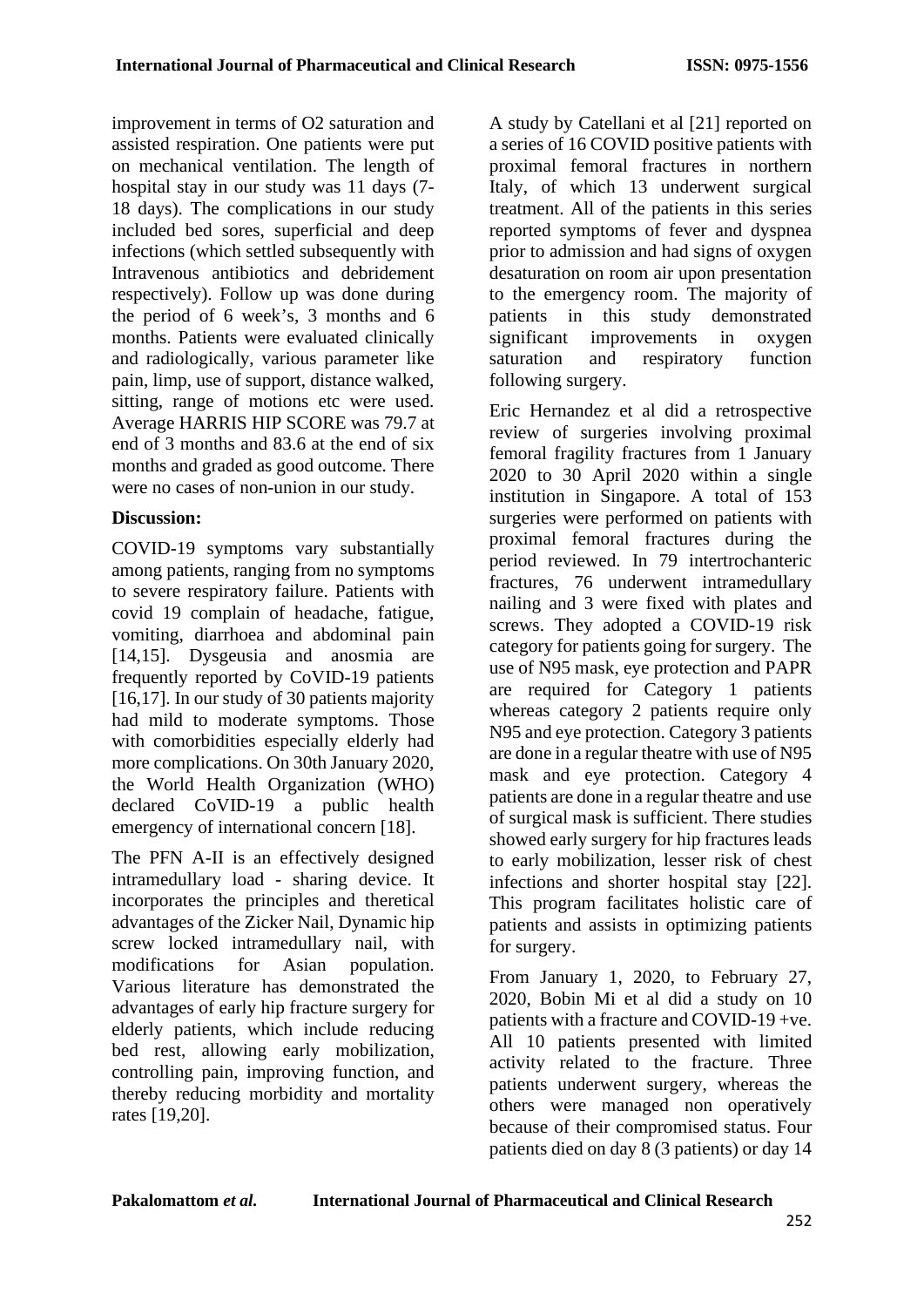(1 patient) after admission. They concluded that the clinical characteristics and early prognosis of COVID-19 in patients with fracture tended to be more severe than those reported for adult patients with COVID-19 without fracture [23]. This finding may be related to the duration between the development of symptoms and presentation.

In Italy Maniscalco et al. [24] In this cohort, 32 COVID-positive hip patients were treated surgically, and there was a 43.8% (14/32) mortality rate within 21 days. These early reports suggested a higher rate of mortality in the early postoperative period for patients with a hip fracture and COVID-19 infection. In a Retrospective cohort analysis from July 1, 2020, to December 31, 2020, by Bastain pass, Tom et al of 123 positive patients with proximal femur fractures showed COVID-19 infection resulted in a 5.95-fold higher mortality risk and long duration of stay by 4.21 days. Awad et al. recommended regional organization by assigning designated hospitals with orthopaedic staff to treat only suspected or confirmed COVID-19 patients and other hospitals in the same regions to treat exclusively non-infected patients[25]

In our study of 30 patients, all were admitted with intertrochanteric fracture and were found to be covid positive by doing RT-PCR nasopharyngeal swabs. COVID-19 patients were isolated in a separate room and kept at least 6 feet distance from other patients and non-treating staff. All had one or other covid 19 symptoms with majority having fever, cough, and fatigue. Separate operating rooms with separate ventilation system with negative pressure [26] were used. All equipment and screens were covered with plastic sheets to facilitate decontamination [27]. Patients face were covered with a surgical mask. All personnel in the operating room were given PPE to wear, which include Association of Advancement of Medical Instrumentation (AAMI) level III surgical gowns, surgical hood (for head and neck covering), double gloves, N95 masks, googles, fluid-resistant shoes etc [28,29,30]. Surgery was done minimally invasive, use of electrocautery was reduced to minimize the surgical smoke.

Postoperatively all 30 patients (100%) required non-invasive mechanical ventilation and were given antibiotic therapy. All these patients were successfully weaned off except one patient who had severe comorbidities and were put on mechanical ventilation and later died due to Respiratory failure. All the patients were discharged within 14 days of post op period. Average hospital stay period was 10 days. The complications in our study included bed sores, superficial and deep infections which settled subsequently with Intravenous antibiotics and debridement respectively.

Mean Harris Hip Score at 6 months was 83.6 with good functional outcome.

The strength of this study lies in being able to analyse 30 Covid positive cases with intertrochanteric fractures amidst Covid 19 pandemic. The current study is retrospective, it also has some limitations, Firstly, we had small sample size of COVID-19-positive patients who underwent PFNA2 surgery for intertrochanteric fractures,thus it could have affected the significance of the differences reported. Secondly, we included only those with intertrochanteric fractures and excluded patients with other hip fractures and COVID-19 infection. Therefore, our findings should not be extrapolated to other hip fracture patients with severe presentations of COVID-19 infection. Thirdly, the follow-up period of the study was quite short and final outcomes of fracture treatments are yet to be studied.

# **Conclusion:**

Covid -19 has had a devastating effect on our population, particularly on the elderly.

**Pakalomattom** *et al.* **International Journal of Pharmaceutical and Clinical Research**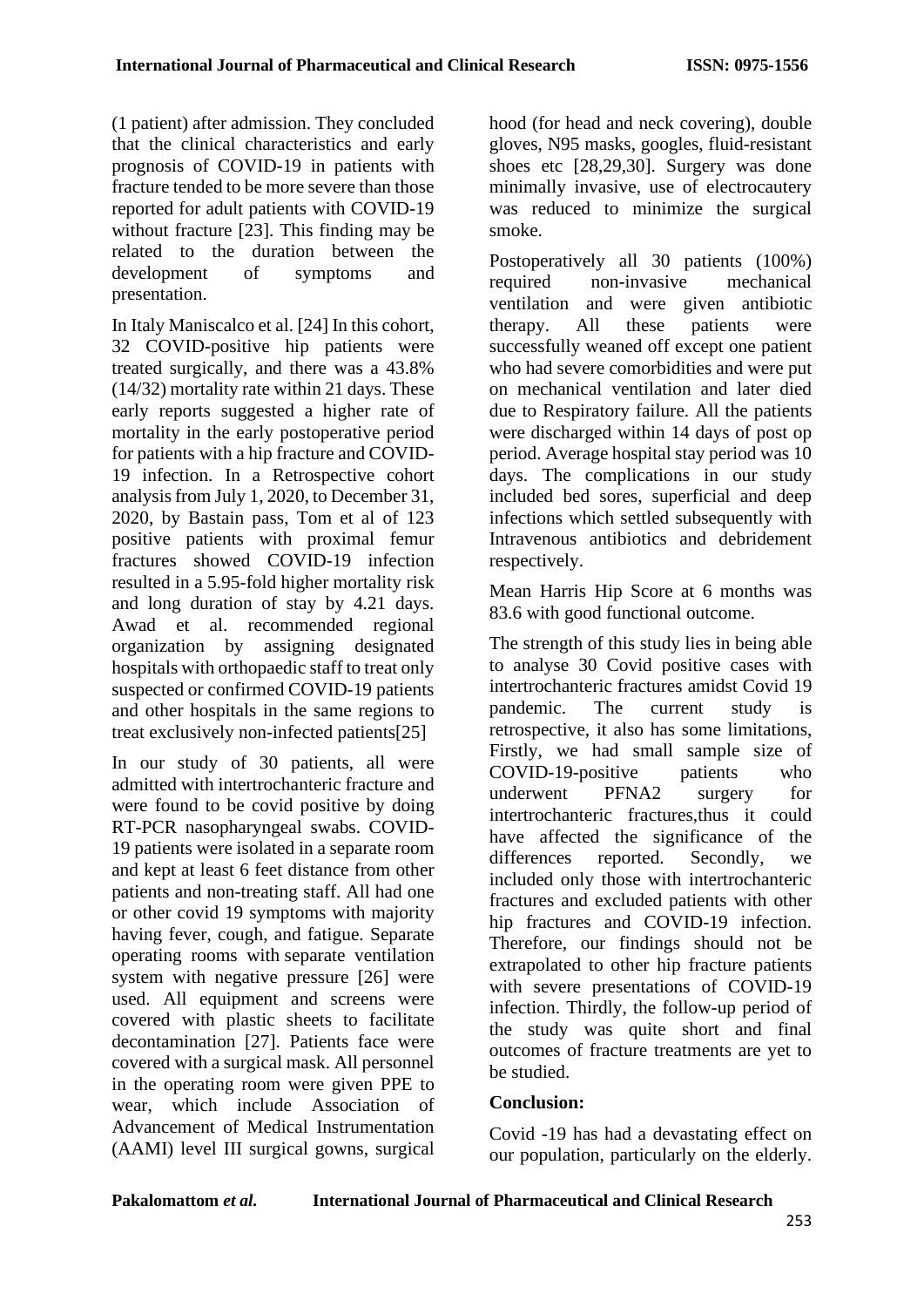In our study we found out that although majority of patients with intertrochanteric fractures had mild to moderate covid 19 symptoms all required non-invasive mechanical ventilation and were given antibiotic therapy and had good functional outcomes. Corticosteroids and antithromboembolic drugs were given based on severity of the disease and investigation reports. Intertrochanteric fracture patients with comorbidities have more deteriorating outcomes compared with patients without. Use of PPE's and early standard surgical care were found to have beneficial effects on these patients.

## **References:**

1. Enserink M. Update: 'A bit chaotic.' Christening of new coronavirus and its disease name createconfusion[.https://www.scienc](https://www.scien/)em ag.org/news/2020/02/bitchaoticchristening-new corona virus and-its-disease-name-create confusion.

Accessed 16 Feb 2020.

2. World Health Organization. Statement on the Second Meeting of the International Health Regulations. Emergency Committee regarding the outbreak of novel coronavirus (2019 nCoV).

2005[.https://www.who.int/news](https://www.who.int/news-room/detail/30-01-2020-statementon-the-second)[room/detail/30-01-2020-statementon](https://www.who.int/news-room/detail/30-01-2020-statementon-the-second)[the-second](https://www.who.int/news-room/detail/30-01-2020-statementon-the-second) meeting-ofthe\_international-health-regulations- (2005)-emergency-committeeregarding-the-outbreak-of-novel coronavirus-(2019-ncov). Accessed 17 Feb 2020.

- 3. Delhi November 1 PT of IN, November 1 2019UPDATED: Ist 2019 00:00. Only one allopathic govt doctor for 10,926 people in India: Report [Internet]. India Today. [https://www.indiatoday.in/india/story/a](https://www.indiatoday.in/india/story/allopathic-government-doctor-1614589-2019-11-01.%20Accessed%2012%20Apr%202020) [llopathic-government-doctor-1614589-](https://www.indiatoday.in/india/story/allopathic-government-doctor-1614589-2019-11-01.%20Accessed%2012%20Apr%202020) [2019-11-01. Accessed 12 Apr 2020.](https://www.indiatoday.in/india/story/allopathic-government-doctor-1614589-2019-11-01.%20Accessed%2012%20Apr%202020)
- 4. Kumar, R., & Pal, R. India achieves WHO recommended doctor population

ratio: A call for paradigm shift in public health discourse! J Fam Med Prim Care., 2018;7(5), 841–844.

- 5. Haentjens P, Magaziner J, Colon-Emeric CS, Vanderschueren D, Milisen K, Velkeniers B, Boonen S. Metaanalysis: excess mortality after hip fracture among older women and men. Ann Intern Med. 2010; 152:380–90.
- 6. Hip Attack Investigators. Accelerated surgery versus standard care in hip fracture (HIP ATTACK): an international, randomised, controlled trial. Lancet. 2020; 395:698–708.
- 7. Liu K, Chen Y, Lin R, Han K. Clinical features of COVID-19 in elderly patients: a comparison with young and middle-aged patients. J Infect. 2020.
- 8. Mi B, Chen L, Xiong Y, Xue H, Zhou W, Liu G. Characteristics and early prognosis of COVID-19 infection in fracture patients. J Bone Joint Surg Am. 2020.
- 9. Xu YZ, Geng DC, Mao HQ, Zhu XS, Yang HL. A comparison of the proximal nail antirotation device and dynamic hip screw in the treatment of unstable pertrochanteric fracture. J Int Med Res. 2010:38(4):1266-75.
- 10. Halder SC. The Gamma nail for peritrochanteric fractures. J Bone Joint Surg Br. 1992;74(3):340-4.
- 11. Akıncı O, Akalın Y, Reisog˘lu A, Kayalı C. Comparison of long-term results of dynamic hip screw and AO 130 degrees blade plate in adult trochanteric region fractures. Acta Orthop Traumatol Turc. 2010;44(6):443–51.
- 12. Haidukewych G, Israel A, Berry D. Reverse obliquity fractures of the intertrochanteric region of the femur. J Bone Joint Surg Am. 2001; 83:643–50.
- 13. Pascarella G, Strumia A, Piliego C, et al. COVID-19 diagnosis and management: a comprehensive review. J Intern Med. 2020 Apr 29 Epub ahead of print, joim.13091.

| <b>International Journal of Pharmaceutical and Clinical Research</b> |
|----------------------------------------------------------------------|
|                                                                      |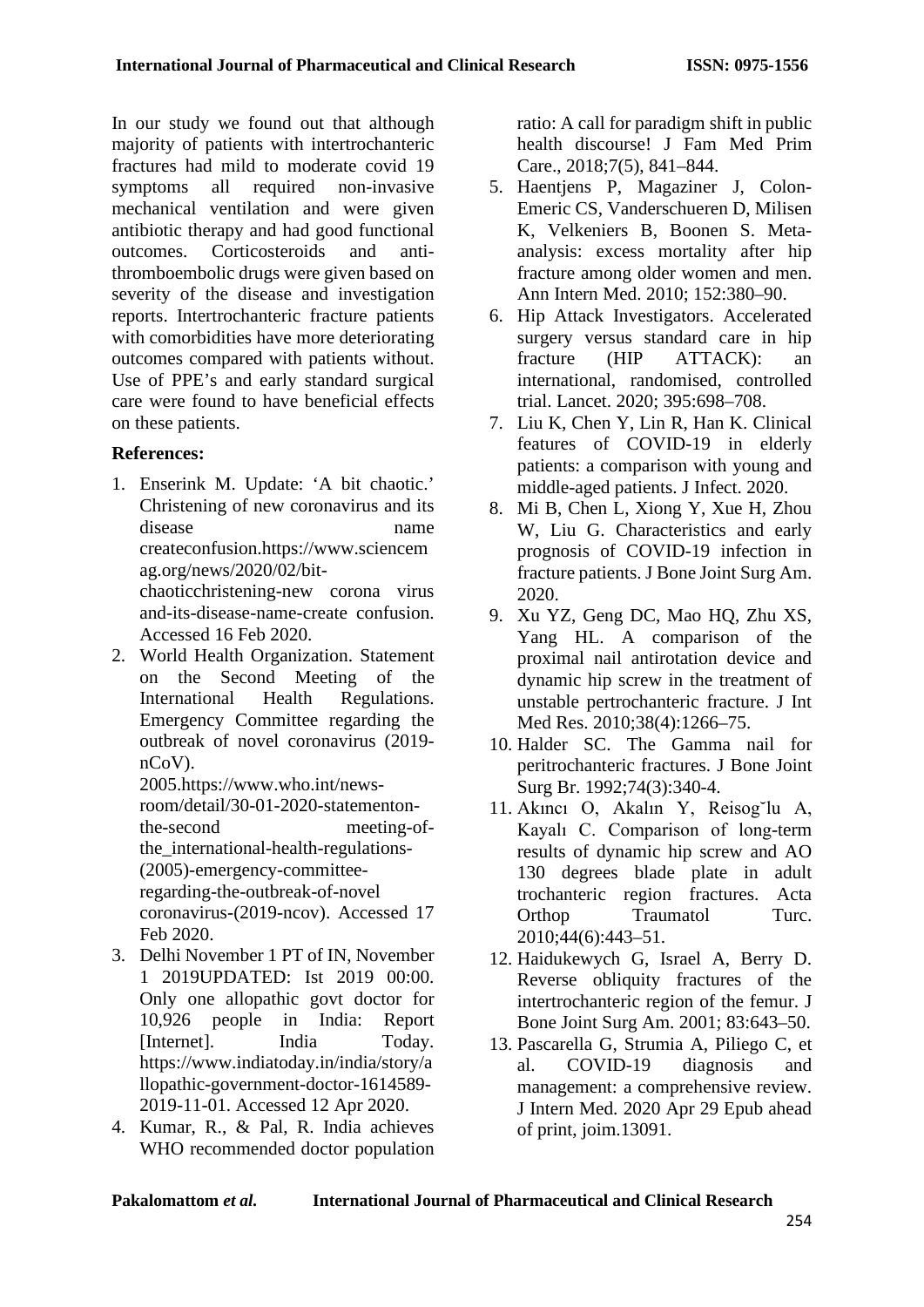- 14. Guan WJ, Ni ZY, Hu Y, et al. Clinical characteristics of coronavirus disease 2019 in China. N Engl J Med. 2020 Feb 28.
- 15. Jin X, Lian J, Hu J, et al. Epidemiological, clinical and virological characteristics of 74 cases of coronavirus-infected disease 2019 (COVID-19) with gastrointestinal symptoms. Gut. 2020 Mar 24 pii: gutjnl-2020-320926.
- 16. Poggiali E, Ramos PM, Bastoni D, Vercelli A, Magnacavallo A. Abdominal pain: a real challenge in novel COVID-19 infection. EJCRIM. 2020;7.
- 17. American Academy of Otolaryngology-Head and Neck Surgery. Coronavirus disease 2019: resources. Available from [https://www.entnet.org/content/corona](https://www.entnet.org/content/coronavirus-disease2019-resources) [virus-disease2019-resources.](https://www.entnet.org/content/coronavirus-disease2019-resources) (accessed 23 March 2020)
- 18. Giacomelli A, Pezzati L, Conti F, et al. Self-reported olfactory and taste disorders in SARS-CoV-2 patients: a cross-sectional study. Clin Infect Dis. 2020 Mar 26.
- 19. Ryan DJ, Yoshihara H, Yoneoka D, Egol KA, Zuckerman JD. Delay in hip fracture surgery: an analysis of patientspecific and hospital-specific risk factors. J Orthop Trauma. 2015;29(8):343–348.
- 20. Pincus D, Ravi B, Wasserstein D, et al. Association between wait time and 30 day mortality in adults undergoing hip fracture surgery. J Am Med Assoc. 2017;318(20):1994–2003.
- 21. Catellani F, Coscione A, D'Ambrosi R, Usai L, Roscitano C, Fiorentino G. Treatment of proximal femoral fragility fractures in patients with COVID-19 during the SARS-CoV-2 outbreak in northern Italy. J Bone Joint Surg Am. 2020 Apr 28 Epub ahead of print, JBJS.20.0061.
- 22. Eric H,Jessica E,Andy Kuei,James Sir. Hip fractures during COVID-19

Pandemic.Our Experience in a General Hospital in Singapore .HONG KONG J Orthop Res 2021;4(2):25-28.

- 23. Mi B, Chen L, Xiong Y, Xue H, Zhou W, Liu G. Characteristics and early prognosis of COVID-19 infection in fracture patients. J Bone Joint Surg Am. 2020;102(9):750–758.
- 24. Maniscalco P, Poggiali E, Quattrini F, et al. Proximal femur fractures in COVID-19 emergency: the experience of two orthopedics and traumatology departments in the first eight weeks of the Italian epidemic. Acta Biomed. 2020;91(2):89–96.
- 25. Bastain pass, Elvara vajna, Tom knauf et al . COVID-19 and Proximal Femur Fracture in Older Adults A Lethal Combination? An Analysis of the Registry for Geriatric TraumJAMDA xxx(2021) 1-5.
- 26. Awad ME, Rumley JCL, Vazquez JA, et al. Peri-operative considerations in urgent surgical care of suspected and confirmed COVID-19 orthopedic patients: Operating rooms protocols and recommendations in the current COVID-19 pandemic. J Am Acad Orthop Surg, 2020.
- 27. Chow TT, Yang XY, Ventilation performance in operating theatres against airborne infection: Review of research activities and practical guidance. J Hosp Infect 2004;56, 85– 92.
- 28. Awad ME, Rumley JCL, Vazquez JA, et al. Peri-operative considerations in urgent surgical care of suspected and confirmed COVID-19 orthopedic patients: Operating rooms protocols and recommendations in the current COVID-19 pandemic. J Am Acad Orthop Surg, 2020.
- 29. Rodrigues-Pinto R, Sousa R, Oliveira A., Preparing to perform trauma and orthopaedic surgery on patients with COVID-19. J Bone Joint Surg Am 2020.